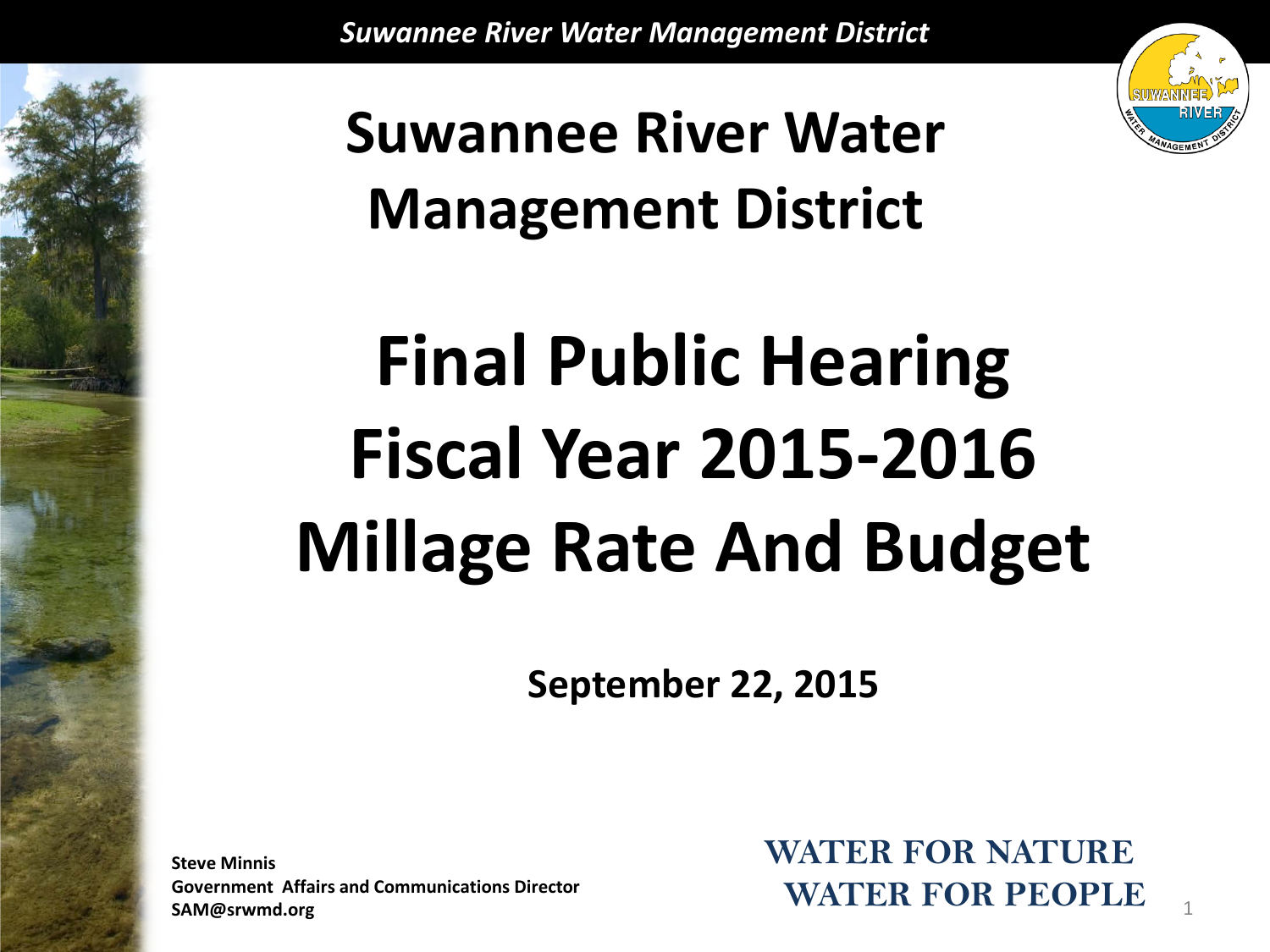

### **Budget in Brief**

- Suwannee River Water Management District is the taxing authority
- Roll-back Millage Rate 0.4104
- No increase or decrease from the roll-back rate
- Tentative Millage Rate 0.4104
- Tentative Budget \$43.34 million
- Decrease of 6.8% from FY 2015 Amended Budget
- Operating Expense Reduced by 2.1%
- Administration Cost at 4.0%

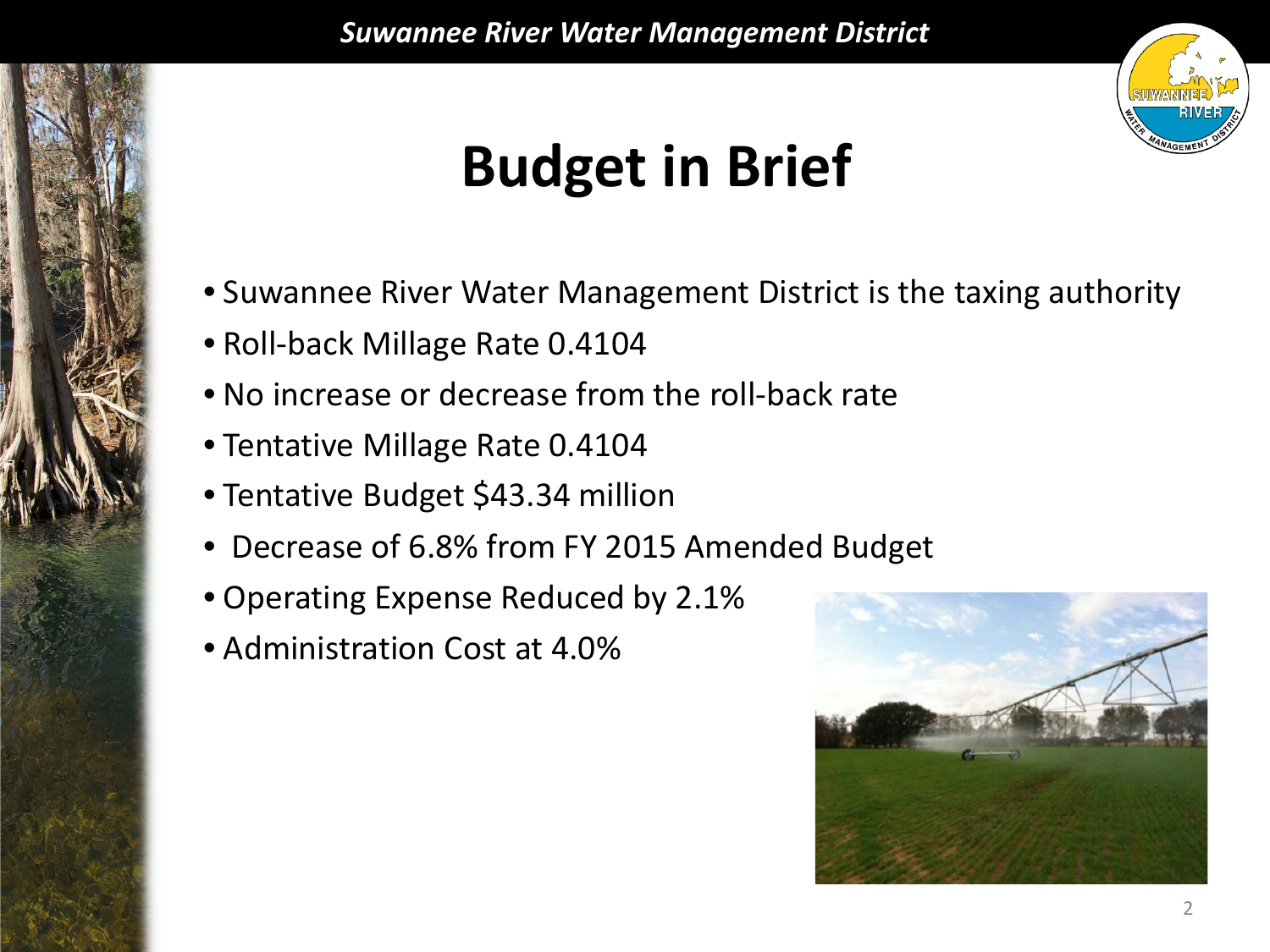

# **Revenue Budget by Category** *(In millions)*

**Tentative Budget**

**FY 2015-2016**

**(\$43.34 Million)**

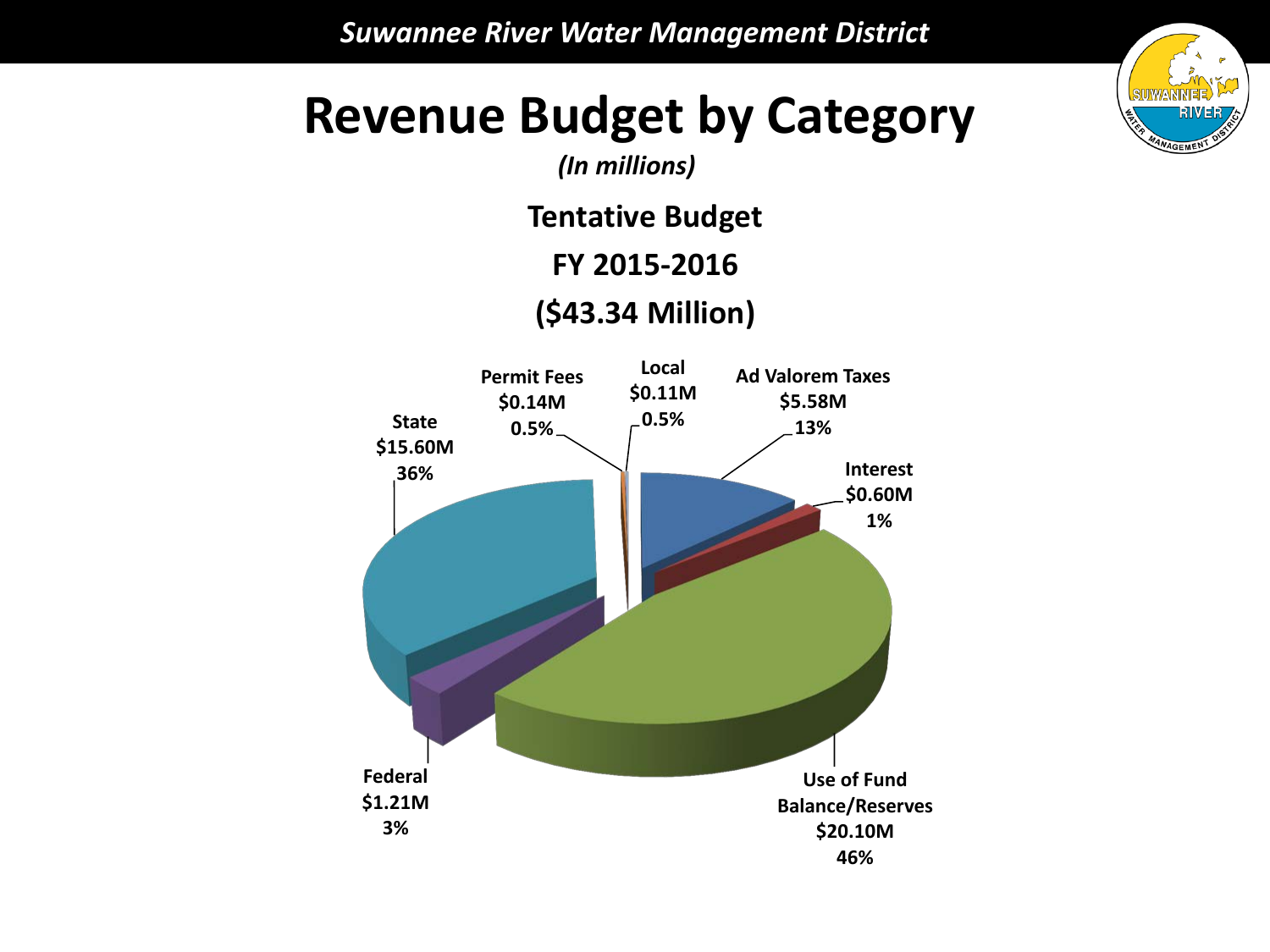|          | Fund 01: General Fund -District Funds (AVT, Reserves, Timber,<br>Interest, ext.) |           |                                                                                                                                      | Permitting Funds | State Funding (Fund Balance) |        |           |          | <b>State Funding New Appropiations</b> |                                 |        | <b>Local Funding</b> | Federal Funding |           |                                 |                                 |         |           |         |        |       |                               |              |            |                     |         |                          |                                                                                                                                                                                                               |
|----------|----------------------------------------------------------------------------------|-----------|--------------------------------------------------------------------------------------------------------------------------------------|------------------|------------------------------|--------|-----------|----------|----------------------------------------|---------------------------------|--------|----------------------|-----------------|-----------|---------------------------------|---------------------------------|---------|-----------|---------|--------|-------|-------------------------------|--------------|------------|---------------------|---------|--------------------------|---------------------------------------------------------------------------------------------------------------------------------------------------------------------------------------------------------------|
| EOG Code |                                                                                  |           |                                                                                                                                      |                  |                              |        |           |          |                                        | -ind 10<br>Rorda<br>Tentrin     | nd 12: |                      | ind 19          |           |                                 |                                 |         |           |         | ind 11 |       |                               | 줄 초<br>ដូ និ | 로 통<br>320 | Fund 56<br>: MA 201 | 롲       | SWIN)<br>MIWS<br>th pun- | lasl                                                                                                                                                                                                          |
| 1.1.1    | 684,329                                                                          |           |                                                                                                                                      |                  |                              |        |           |          |                                        |                                 |        |                      |                 |           | 100,000                         |                                 |         |           |         |        |       |                               |              |            |                     |         |                          | 784,329                                                                                                                                                                                                       |
|          | 1.1.2 1,483,666                                                                  |           |                                                                                                                                      |                  |                              |        |           |          |                                        |                                 |        |                      |                 |           | 500,000                         |                                 |         |           |         |        |       |                               |              |            |                     |         |                          | 1,983,666                                                                                                                                                                                                     |
| 1.1.3    | $\sim$                                                                           | $\sim$    |                                                                                                                                      |                  |                              |        |           |          |                                        | 200,000                         |        |                      |                 |           | $\sim$                          |                                 |         |           |         |        |       |                               |              |            |                     |         | 200,000                  | 400,000                                                                                                                                                                                                       |
| 1.2      | $\sim$                                                                           | 3,295,988 |                                                                                                                                      |                  |                              |        |           |          |                                        |                                 |        |                      |                 | 175,000   | 1,450,000                       |                                 |         |           | 105,600 |        |       |                               |              |            |                     |         |                          | 5,026,588                                                                                                                                                                                                     |
| 1.3      | 35,336                                                                           |           |                                                                                                                                      |                  |                              |        |           |          |                                        |                                 |        |                      |                 |           |                                 |                                 |         |           |         | 5,000  |       | 5,000 250,000 150,000 150,000 |              |            | 350,000             | 100,000 |                          | 1,045,336                                                                                                                                                                                                     |
| 1.5      | 299,823                                                                          |           |                                                                                                                                      |                  |                              |        |           |          |                                        |                                 |        |                      |                 |           | 50,000                          |                                 |         |           |         |        |       |                               |              |            |                     |         |                          | 349,823                                                                                                                                                                                                       |
| $2$ .    | 246,237                                                                          | 200,000   |                                                                                                                                      |                  |                              |        |           |          |                                        | 700,000                         |        |                      |                 |           |                                 |                                 |         |           |         |        |       |                               |              |            |                     |         |                          | 1,146,237                                                                                                                                                                                                     |
| 2.2.1    | 88,440                                                                           | $\sim$    | 1,300,000                                                                                                                            |                  |                              |        |           | 915,309  |                                        | 526,135 2,116,826 1,000 175,000 |        |                      |                 |           |                                 |                                 | 250,000 | 6,869,375 |         |        |       |                               |              |            |                     |         |                          | 12,242,085                                                                                                                                                                                                    |
| 2.2.2    | 96,216                                                                           |           |                                                                                                                                      | 1,002,500        |                              |        |           |          |                                        |                                 |        |                      |                 |           |                                 |                                 |         |           |         |        |       |                               |              |            |                     |         |                          | 1,098,716                                                                                                                                                                                                     |
| 2.5      |                                                                                  |           |                                                                                                                                      |                  |                              |        | 3,652,772 |          | 374,209                                |                                 |        |                      | 4,070,998       | 250,000   |                                 |                                 |         | 1,927,135 |         |        |       |                               |              |            |                     |         |                          | 10,275,114                                                                                                                                                                                                    |
| 2.4      | $\sim$                                                                           |           |                                                                                                                                      | 1,005,000        |                              |        |           |          |                                        |                                 |        |                      | $\sim$          | 1,450,439 |                                 |                                 |         | 760,000   |         |        |       |                               |              |            |                     |         |                          | 3,215,439                                                                                                                                                                                                     |
| 2.7      | 34,530                                                                           |           |                                                                                                                                      |                  |                              |        |           |          |                                        |                                 |        |                      |                 |           | 50,000                          |                                 |         |           |         |        |       |                               |              |            |                     |         |                          | 84,530                                                                                                                                                                                                        |
| 3.       | 523,101                                                                          | 385,072   |                                                                                                                                      |                  |                              |        |           |          |                                        |                                 |        |                      |                 |           | 1,177,909                       |                                 |         |           |         |        |       |                               |              |            |                     |         |                          | 2,086,082                                                                                                                                                                                                     |
| 3.3      | 230,183                                                                          |           |                                                                                                                                      |                  |                              |        |           |          |                                        |                                 |        |                      |                 |           | 50,000                          |                                 |         |           |         |        |       |                               |              |            |                     |         |                          | 280,183                                                                                                                                                                                                       |
| 3.       | 44,037                                                                           |           |                                                                                                                                      |                  |                              |        |           |          |                                        |                                 |        |                      |                 |           |                                 |                                 |         |           |         |        |       |                               |              |            |                     |         |                          | 44,037                                                                                                                                                                                                        |
| 3.6      | 115,903                                                                          |           |                                                                                                                                      |                  |                              |        |           |          |                                        |                                 |        |                      |                 |           |                                 |                                 |         |           |         |        |       |                               |              |            |                     |         |                          | 115,903                                                                                                                                                                                                       |
| 3.7      | 87,456                                                                           |           |                                                                                                                                      |                  |                              |        |           |          |                                        |                                 |        |                      |                 |           |                                 |                                 |         |           |         |        |       |                               |              |            |                     |         |                          | 87,456                                                                                                                                                                                                        |
| 4.1      | 270,557                                                                          |           |                                                                                                                                      |                  |                              | 35,000 |           |          |                                        |                                 |        |                      |                 |           | 37,000                          |                                 |         |           |         |        |       |                               |              |            |                     |         |                          | 342,557                                                                                                                                                                                                       |
| 4.2      | 97,401                                                                           |           |                                                                                                                                      |                  |                              | 35,000 |           |          |                                        |                                 |        |                      |                 |           |                                 |                                 |         |           |         |        |       |                               |              |            |                     |         |                          | 132,401                                                                                                                                                                                                       |
| 4.3      | $\sim$                                                                           | 184,655   |                                                                                                                                      |                  | 65,000                       |        |           |          |                                        |                                 |        |                      |                 |           |                                 | 453,000                         |         |           |         |        |       |                               |              |            |                     |         |                          | 702,655                                                                                                                                                                                                       |
| 4.5      | 91,485                                                                           |           |                                                                                                                                      |                  |                              |        |           |          |                                        |                                 |        |                      |                 |           | 50,000                          |                                 |         |           |         |        |       |                               |              |            |                     |         |                          | 141,485                                                                                                                                                                                                       |
|          | 5.1 1,751,299                                                                    |           |                                                                                                                                      |                  |                              |        |           |          |                                        |                                 |        |                      |                 |           |                                 |                                 |         |           |         |        |       |                               |              |            |                     |         |                          | 1,751,299                                                                                                                                                                                                     |
| 5.2      | 106,846                                                                          |           |                                                                                                                                      |                  |                              |        |           |          |                                        |                                 |        |                      |                 |           |                                 |                                 |         |           |         |        |       |                               |              |            |                     |         |                          | 106,846                                                                                                                                                                                                       |
| 5.4      | 125,427                                                                          |           |                                                                                                                                      |                  |                              |        |           |          |                                        |                                 |        |                      |                 |           |                                 |                                 |         |           |         |        |       |                               |              |            |                     |         |                          | 125,427                                                                                                                                                                                                       |
| 6.1.1    | 312,030                                                                          |           |                                                                                                                                      |                  |                              |        |           |          |                                        |                                 |        |                      |                 |           |                                 |                                 |         |           |         |        |       |                               |              |            |                     |         |                          | 312,030                                                                                                                                                                                                       |
| 6.1.2    | 30,000                                                                           |           |                                                                                                                                      |                  |                              |        |           |          |                                        |                                 |        |                      |                 |           |                                 |                                 |         |           |         |        |       |                               |              |            |                     |         |                          | 30,000                                                                                                                                                                                                        |
| 6.1.3    | 22,500                                                                           |           |                                                                                                                                      |                  |                              |        |           |          |                                        |                                 |        |                      |                 |           |                                 |                                 |         |           |         |        |       |                               |              |            |                     |         |                          | 22,500                                                                                                                                                                                                        |
| 6.1.4    | 557,857                                                                          |           |                                                                                                                                      |                  |                              |        |           |          |                                        |                                 |        |                      |                 |           |                                 |                                 |         |           |         |        |       |                               |              |            |                     |         |                          | 557,857                                                                                                                                                                                                       |
| 6.1.6    | 47,350                                                                           |           |                                                                                                                                      |                  |                              |        |           |          |                                        |                                 |        |                      |                 |           |                                 |                                 |         |           |         |        |       |                               |              |            |                     |         |                          | 47,350                                                                                                                                                                                                        |
| 6.1.7    | 45,622                                                                           |           |                                                                                                                                      |                  |                              |        |           |          |                                        |                                 |        |                      |                 |           |                                 |                                 |         |           |         |        |       |                               |              |            |                     |         |                          | 45,622                                                                                                                                                                                                        |
| 6.1.8    | 118,000                                                                          |           |                                                                                                                                      |                  |                              |        |           |          |                                        |                                 |        |                      |                 |           |                                 |                                 |         |           |         |        |       |                               |              |            |                     |         |                          | 118,000                                                                                                                                                                                                       |
| 6.1.9    | 87,456                                                                           |           |                                                                                                                                      |                  |                              |        |           |          |                                        |                                 |        |                      |                 |           |                                 |                                 |         |           |         |        |       |                               |              |            |                     |         |                          | 87,456                                                                                                                                                                                                        |
| 6.4      | 285,000                                                                          |           |                                                                                                                                      |                  |                              |        |           |          |                                        |                                 |        |                      |                 |           |                                 |                                 |         |           |         |        |       |                               |              |            |                     |         |                          | 285,000                                                                                                                                                                                                       |
|          | 18%                                                                              |           | Total 7,918,088 4,065,715 1,300,000 2,007,500 65,000 35,000 35,000 3,652,772 915,309 900,344 3,016,826 1,000 175,000 4,070,998<br>3% | 4%               | $0\%$                        | 0% 0%  |           | 8%<br>2% | 2%                                     |                                 | 7% 0%  | 0%                   |                 |           | 1,875,439 3,464,909<br>4%<br>8% | 453,000 250,000 9,556,510<br>1% | 1%      | 21%       | 0%      | 0%     | $0\%$ |                               | 1%<br>0%     | 0%         | 1%                  | 0%      | 0%                       | $105,600 \qquad \quad 5,000 \qquad \quad 5,000 \qquad \quad 250,000 \qquad \quad 150,000 \qquad \quad 150,000 \qquad \quad 350,000 \qquad \quad 100,000 \qquad \quad 200,000 \qquad \quad 45,074,010$<br>1009 |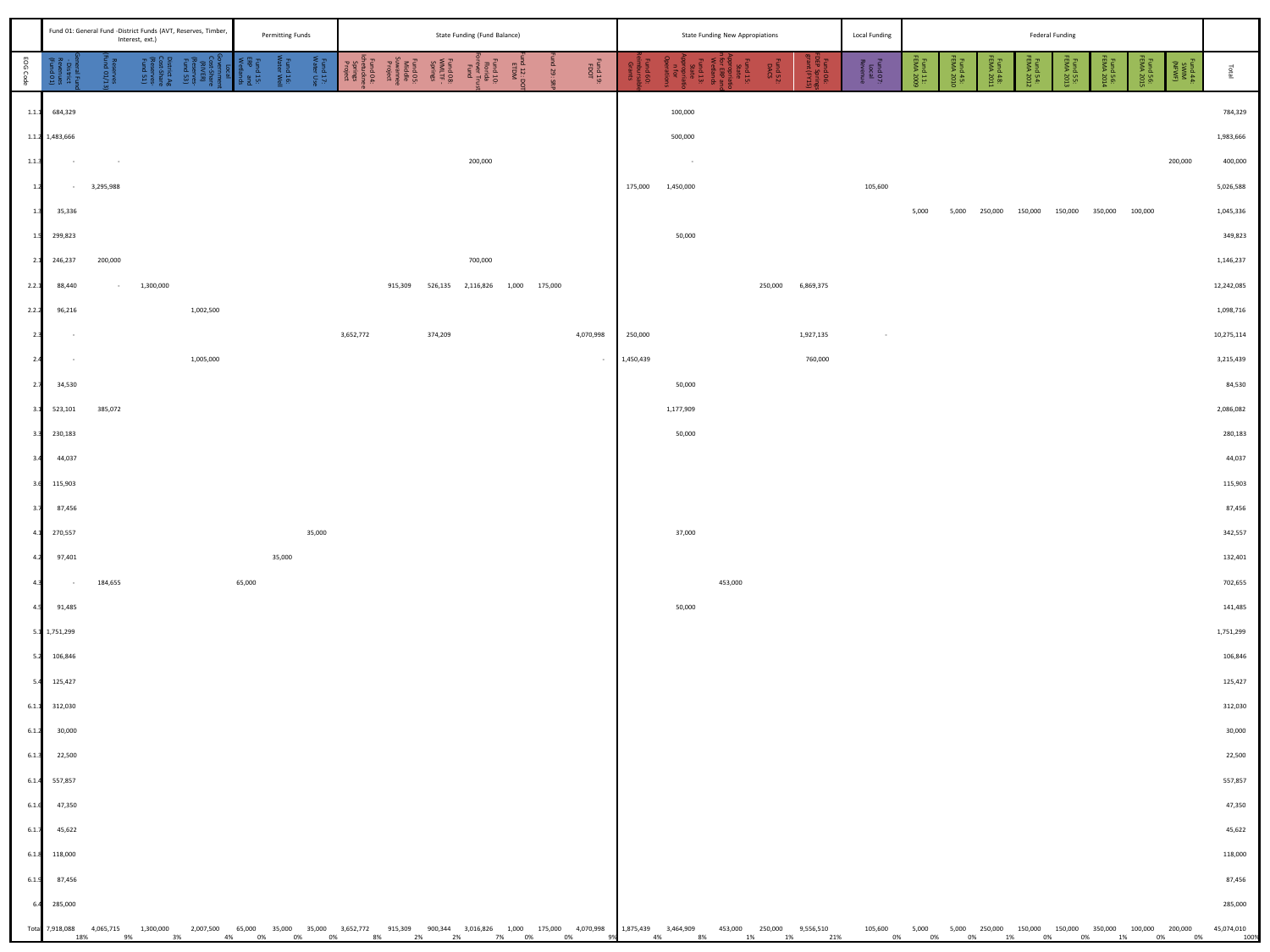|              | Fund 01: General Fund - District Funds (AVT, Reserves, Timber, Interest, ext.) |                          |                                                       |                                                                        |  |  |  |  |  |  |  |
|--------------|--------------------------------------------------------------------------------|--------------------------|-------------------------------------------------------|------------------------------------------------------------------------|--|--|--|--|--|--|--|
| EOG Code     | <b>District Revenues</b><br>General Fund-<br>(Fund 01)                         | (Fund 01/13)<br>Reserves | District Ag Cost-Share<br>Reserves-<br><b>Fund 51</b> | (Reserves-<br>Local Government<br>Cost-Share (RIVER)<br><b>Fund 53</b> |  |  |  |  |  |  |  |
| 1.1.1        | 684,329                                                                        |                          |                                                       |                                                                        |  |  |  |  |  |  |  |
| 1.1.2        | 1,483,666                                                                      |                          |                                                       |                                                                        |  |  |  |  |  |  |  |
| 1.1.3        |                                                                                |                          |                                                       |                                                                        |  |  |  |  |  |  |  |
| 1.2          |                                                                                | 3,295,988                |                                                       |                                                                        |  |  |  |  |  |  |  |
| 1.3          | 35,336                                                                         |                          |                                                       |                                                                        |  |  |  |  |  |  |  |
| 1.5          | 299,823                                                                        |                          |                                                       |                                                                        |  |  |  |  |  |  |  |
| 2.1          | 246,237                                                                        | 200,000                  |                                                       |                                                                        |  |  |  |  |  |  |  |
| 2.2.1        | 88,440                                                                         |                          | 1,300,000                                             |                                                                        |  |  |  |  |  |  |  |
| 2.2.2        | 96,216                                                                         |                          |                                                       | 1,002,500                                                              |  |  |  |  |  |  |  |
| 2.3          |                                                                                |                          |                                                       |                                                                        |  |  |  |  |  |  |  |
| 2.4          |                                                                                |                          |                                                       | 1,005,000                                                              |  |  |  |  |  |  |  |
| 2.7          | 34,530                                                                         |                          |                                                       |                                                                        |  |  |  |  |  |  |  |
| 3.1          | 523,101                                                                        | 385,072                  |                                                       |                                                                        |  |  |  |  |  |  |  |
| 3.3          | 230,183                                                                        |                          |                                                       |                                                                        |  |  |  |  |  |  |  |
| 3.4          | 44,037                                                                         |                          |                                                       |                                                                        |  |  |  |  |  |  |  |
| 3.6          | 115,903                                                                        |                          |                                                       |                                                                        |  |  |  |  |  |  |  |
| 3.7          | 87,456                                                                         |                          |                                                       |                                                                        |  |  |  |  |  |  |  |
| 4.1          | 270,557                                                                        |                          |                                                       |                                                                        |  |  |  |  |  |  |  |
| 4.2          | 97,401                                                                         |                          |                                                       |                                                                        |  |  |  |  |  |  |  |
| 4.3          |                                                                                | 184,655                  |                                                       |                                                                        |  |  |  |  |  |  |  |
| 4.5          | 91,485                                                                         |                          |                                                       |                                                                        |  |  |  |  |  |  |  |
| 5.1          | 1,751,299                                                                      |                          |                                                       |                                                                        |  |  |  |  |  |  |  |
| 5.2          | 106,846                                                                        |                          |                                                       |                                                                        |  |  |  |  |  |  |  |
| 5.4          | 125,427                                                                        |                          |                                                       |                                                                        |  |  |  |  |  |  |  |
| 6.1.1        | 312,030                                                                        |                          |                                                       |                                                                        |  |  |  |  |  |  |  |
| 6.1.2        | 30,000                                                                         |                          |                                                       |                                                                        |  |  |  |  |  |  |  |
| 6.1.3        | 22,500                                                                         |                          |                                                       |                                                                        |  |  |  |  |  |  |  |
| 6.1.4        | 557,857                                                                        |                          |                                                       |                                                                        |  |  |  |  |  |  |  |
| 6.1.6        | 47,350                                                                         |                          |                                                       |                                                                        |  |  |  |  |  |  |  |
| 6.1.7        | 45,622                                                                         |                          |                                                       |                                                                        |  |  |  |  |  |  |  |
| 6.1.8        | 118,000                                                                        |                          |                                                       |                                                                        |  |  |  |  |  |  |  |
| 6.1.9        | 87,456                                                                         |                          |                                                       |                                                                        |  |  |  |  |  |  |  |
| 6.4          | 285,000                                                                        |                          |                                                       |                                                                        |  |  |  |  |  |  |  |
| <b>Total</b> | 7,918,088                                                                      | 4,065,715                | 1,300,000                                             | 2,007,500                                                              |  |  |  |  |  |  |  |
|              | 18%                                                                            | 9%                       | 3%                                                    | 4%                                                                     |  |  |  |  |  |  |  |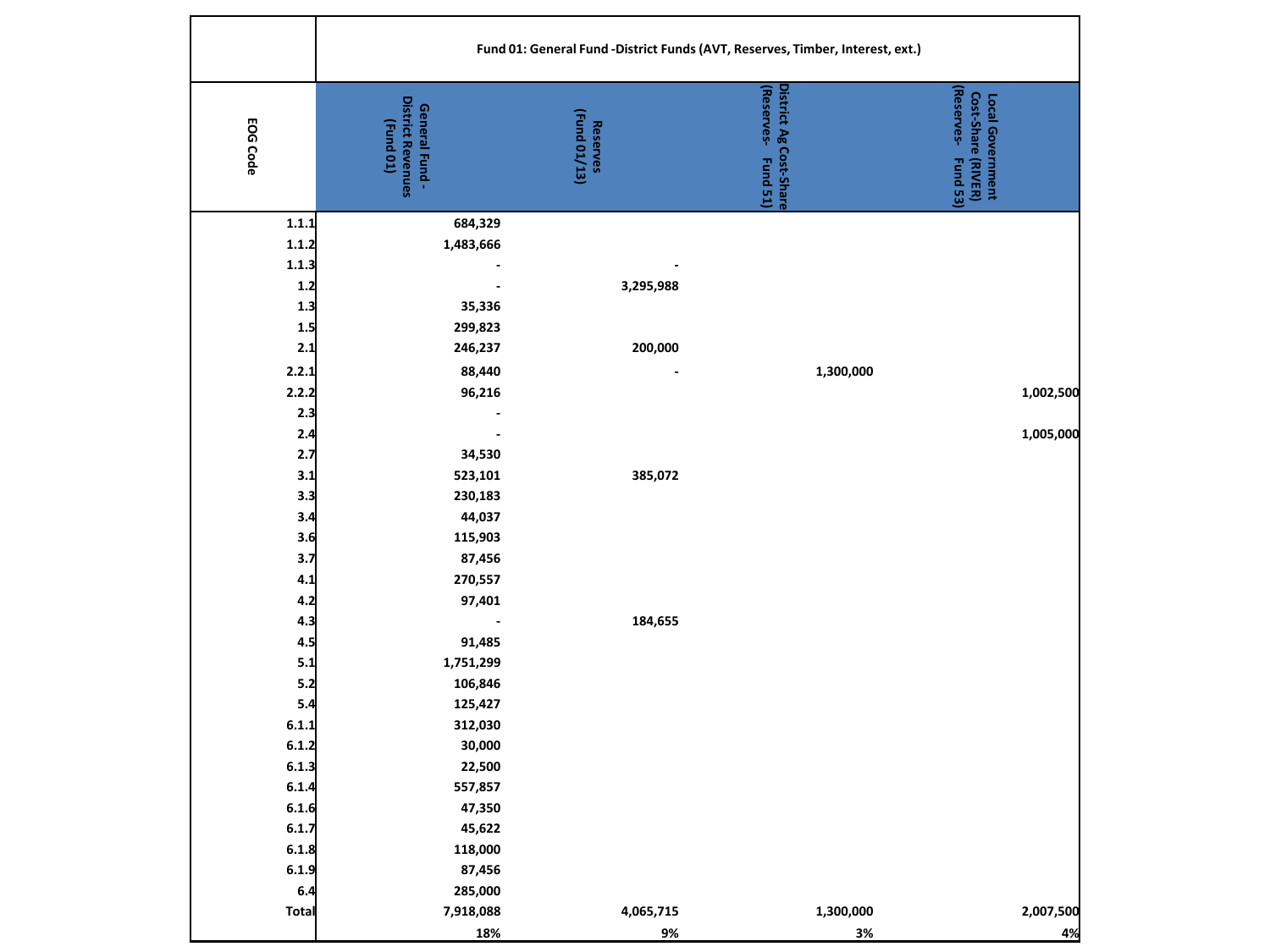|                 |                                        | <b>Permitting Funds</b> | <b>Local Funding</b>  |                           |
|-----------------|----------------------------------------|-------------------------|-----------------------|---------------------------|
| <b>EOG Code</b> | Fund 15: ERP<br><b>Wetlands</b><br>pue | Fund 16: Water Well     | Fund 17:<br>Water Use | Fund 07: Local<br>Revenue |
| 1.1.1<br>1.1.2  |                                        |                         |                       |                           |
| 1.1.3<br>1.2    |                                        |                         |                       | 105,600                   |
| 1.3             |                                        |                         |                       |                           |
| 1.5<br>2.1      |                                        |                         |                       |                           |
| 2.2.1           |                                        |                         |                       |                           |
| 2.2.2           |                                        |                         |                       |                           |
| 2.3             |                                        |                         |                       |                           |
| 2.4<br>2.7      |                                        |                         |                       |                           |
| 3.1             |                                        |                         |                       |                           |
| 3.3             |                                        |                         |                       |                           |
| 3.4             |                                        |                         |                       |                           |
| 3.6             |                                        |                         |                       |                           |
| 3.7<br>4.1      |                                        |                         | 35,000                |                           |
| 4.2             |                                        | 35,000                  |                       |                           |
| 4.3             | 65,000                                 |                         |                       |                           |
| 4.5             |                                        |                         |                       |                           |
| Total           | 65,000                                 | 35,000                  | 35,000                | 105,600                   |
|                 | $0\%$                                  | $0\%$                   | 0%                    | 0%                        |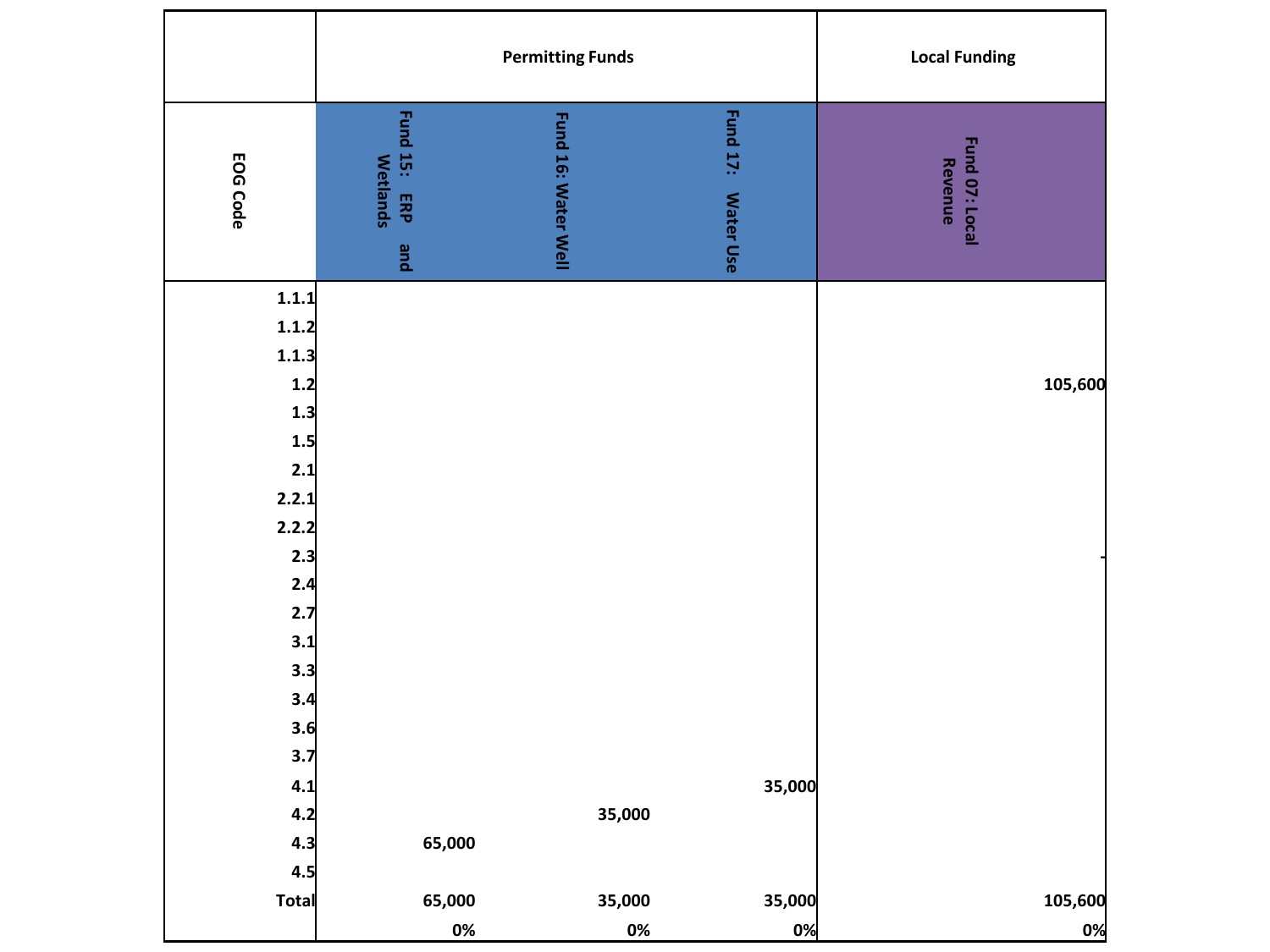|                                                             |                                                |                                            |                          | <b>State Funding (Fund Balance)</b>                  |                   | <b>State Funding New Appropiations</b> |                 |                                 |                                                                        |                                                                       |               |                                       |
|-------------------------------------------------------------|------------------------------------------------|--------------------------------------------|--------------------------|------------------------------------------------------|-------------------|----------------------------------------|-----------------|---------------------------------|------------------------------------------------------------------------|-----------------------------------------------------------------------|---------------|---------------------------------------|
| EOG Code                                                    | Fund 04: Ichetucknee<br><b>Springs Project</b> | Suwannee Project<br><b>Fund 05: Middle</b> | Fund 08: WMLTF - Springs | <b>Fund 10: Florida Forever</b><br><b>Trust Fund</b> | Fund 12: DOT ETDM | Fund 29: SRP                           | Fund 19: FDOT   | Fund 60: Reimbursable<br>Grants | <b>Appropriation for</b><br><b>Fund 13: State</b><br><b>Operations</b> | <b>Appropriation for ERP and</b><br>Fund 15: State<br><b>Wetlands</b> | Fund 52: DACS | Fund 06: FDEP Springs<br>grant (FY15) |
| 1.1.1<br>1.1.2<br>1.1.3<br>1.2<br>1.3<br>1.5                |                                                |                                            |                          | 200,000                                              |                   |                                        |                 | 175,000                         | 100,000<br>500,000<br>$\overline{\phantom{a}}$<br>1,450,000<br>50,000  |                                                                       |               |                                       |
| 2.1<br>2.2.1<br>2.2.2                                       |                                                | 915,309                                    | 526,135                  | 700,000<br>2,116,826                                 | 1,000             | 175,000                                |                 |                                 |                                                                        |                                                                       | 250,000       | 6,869,375                             |
| 2.3<br>2.4<br>2.7<br>3.1<br>3.3<br>3.4<br>3.6<br>3.7<br>4.1 | 3,652,772                                      |                                            | 374,209                  |                                                      |                   |                                        | 4,070,998       | 250,000<br>1,450,439            | 50,000<br>1,177,909<br>50,000<br>37,000                                |                                                                       |               | 1,927,135<br>760,000                  |
| 4.2<br>4.3<br>4.5                                           |                                                |                                            |                          |                                                      |                   |                                        |                 |                                 | 50,000                                                                 | 453,000                                                               |               |                                       |
| <b>Total</b>                                                | 3,652,772<br>8%                                | 915,309<br>2%                              | 900,344<br>2%            | 3,016,826<br>7%                                      | 1,000<br>0%       | 175,000<br>0%                          | 4,070,998<br>9% | 1,875,439<br>4%                 | 3,464,909<br>8%                                                        | 453,000<br>$1\%$                                                      | 250,000<br>1% | 9,556,510<br>21%                      |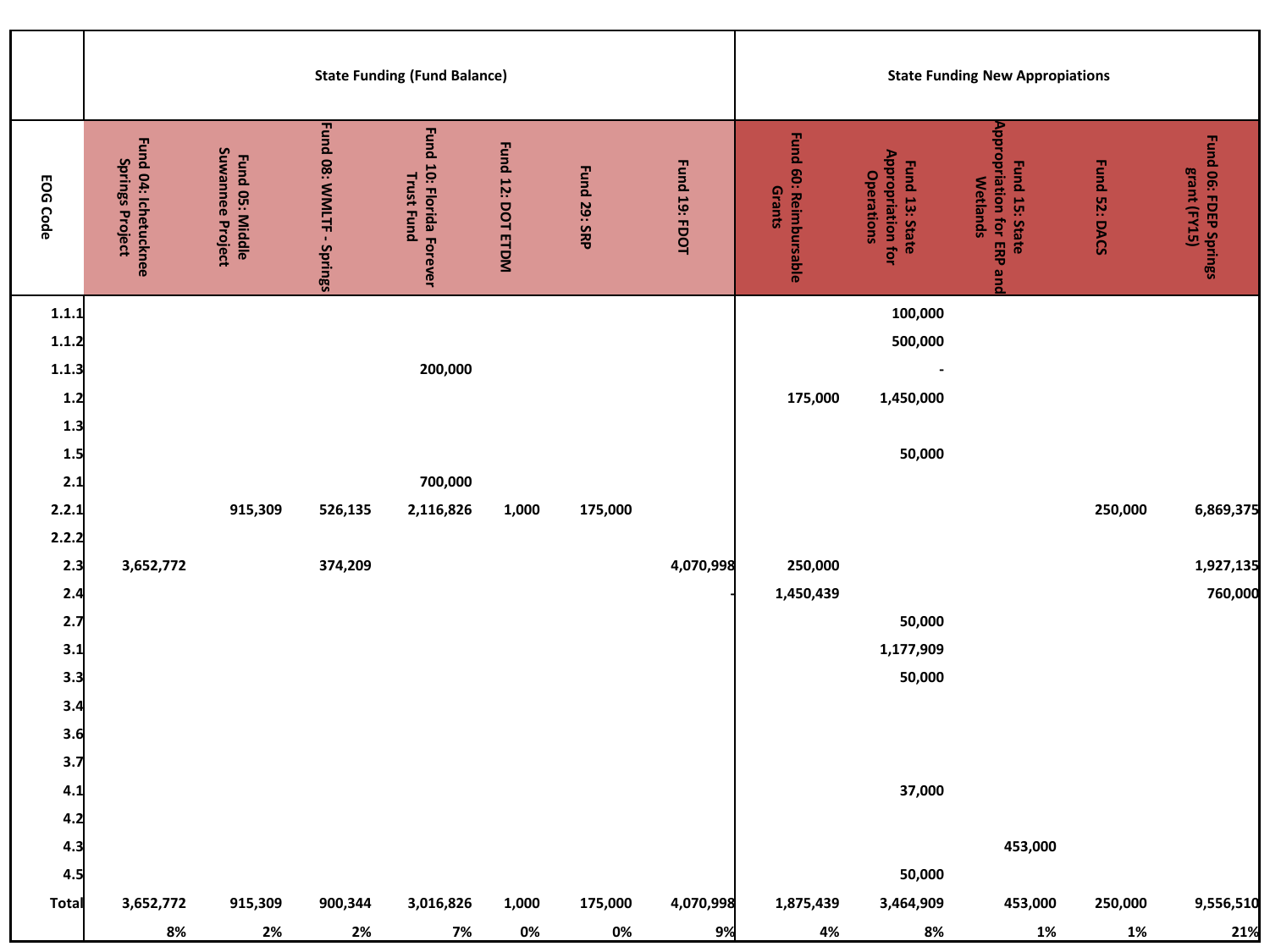|                                                                                                                                                            |                    |                    |                    | <b>Federal Funding</b> |                    |                    |                           |                      |
|------------------------------------------------------------------------------------------------------------------------------------------------------------|--------------------|--------------------|--------------------|------------------------|--------------------|--------------------|---------------------------|----------------------|
| EOG Code                                                                                                                                                   | Fund 11: FEMA 2009 | Fund 45: FEMA 2010 | Fund 48: FEMA 2011 | Fund 54: FEMA 2012     | Fund 55: FEMA 2013 | Fund 56: FEMA 2014 | <b>Fund 56: FEMA 2015</b> | Fund 44: SWIM (NFWF) |
| 1.1.1<br>1.1.2<br>1.1.3<br>$1.2$<br>$1.3$<br>1.5<br>2.1<br>2.2.1<br>2.2.2<br>2.3<br>$2.4$<br>$2.7$<br>3.1<br>3.3<br>3,4<br>3.6<br>3.7<br>4.1<br>4.2<br>4.3 | 5,000              | 5,000              | 250,000            | 150,000                | 150,000            | 350,000            | 100,000                   | 200,000              |
| 4.5<br>Total                                                                                                                                               | 5,000<br>$0\%$     | 5,000<br>0%        | 250,000<br>1%      | 150,000<br>0%          | 150,000<br>0%      | 350,000<br>1%      | 100,000<br>$0\%$          | 200,000<br>0%        |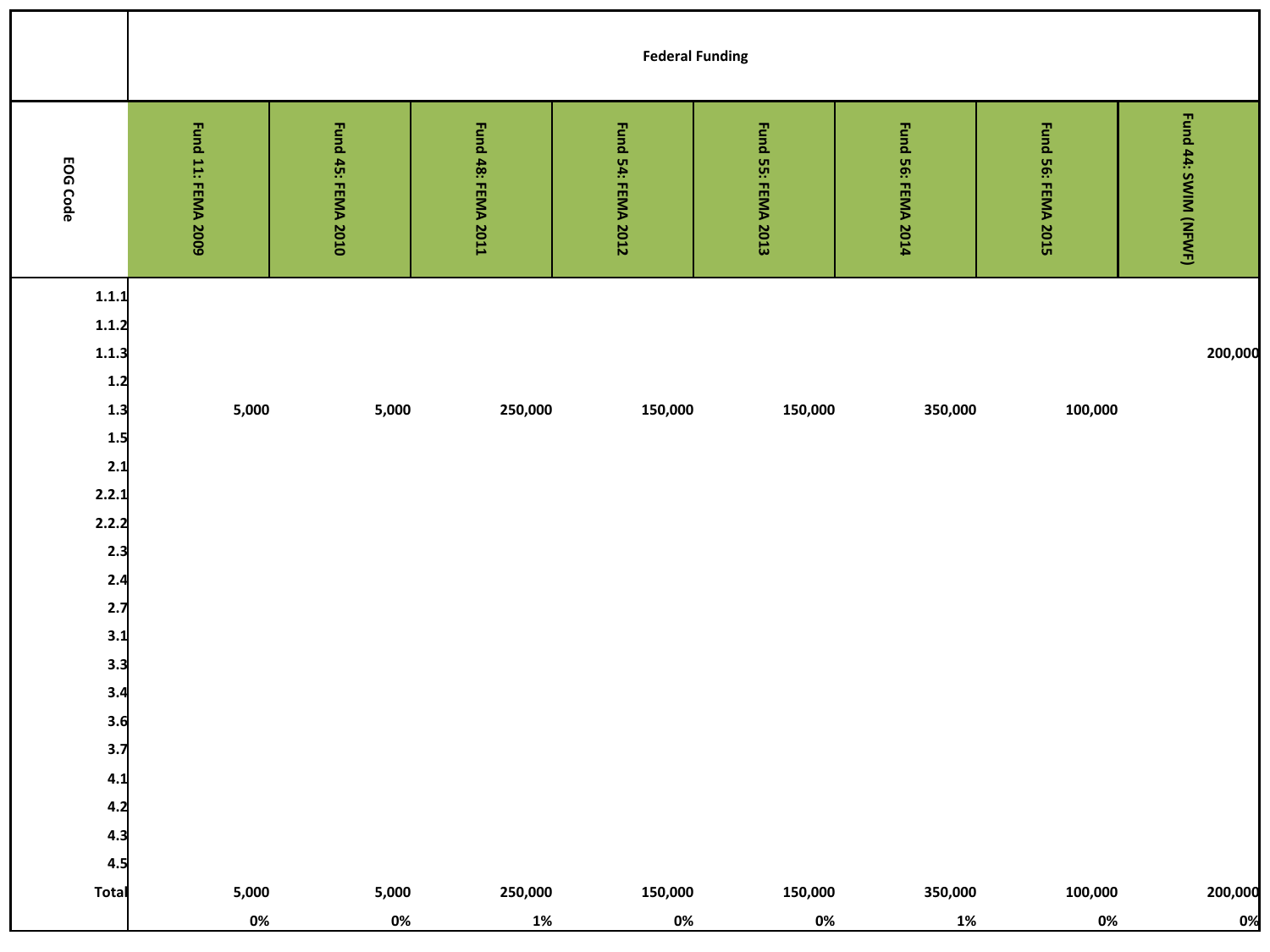

#### **Expenditure Budget by Category**

*(In millions)*

**Tentative Budget FY 2015-2016 (\$43.34 Million)**

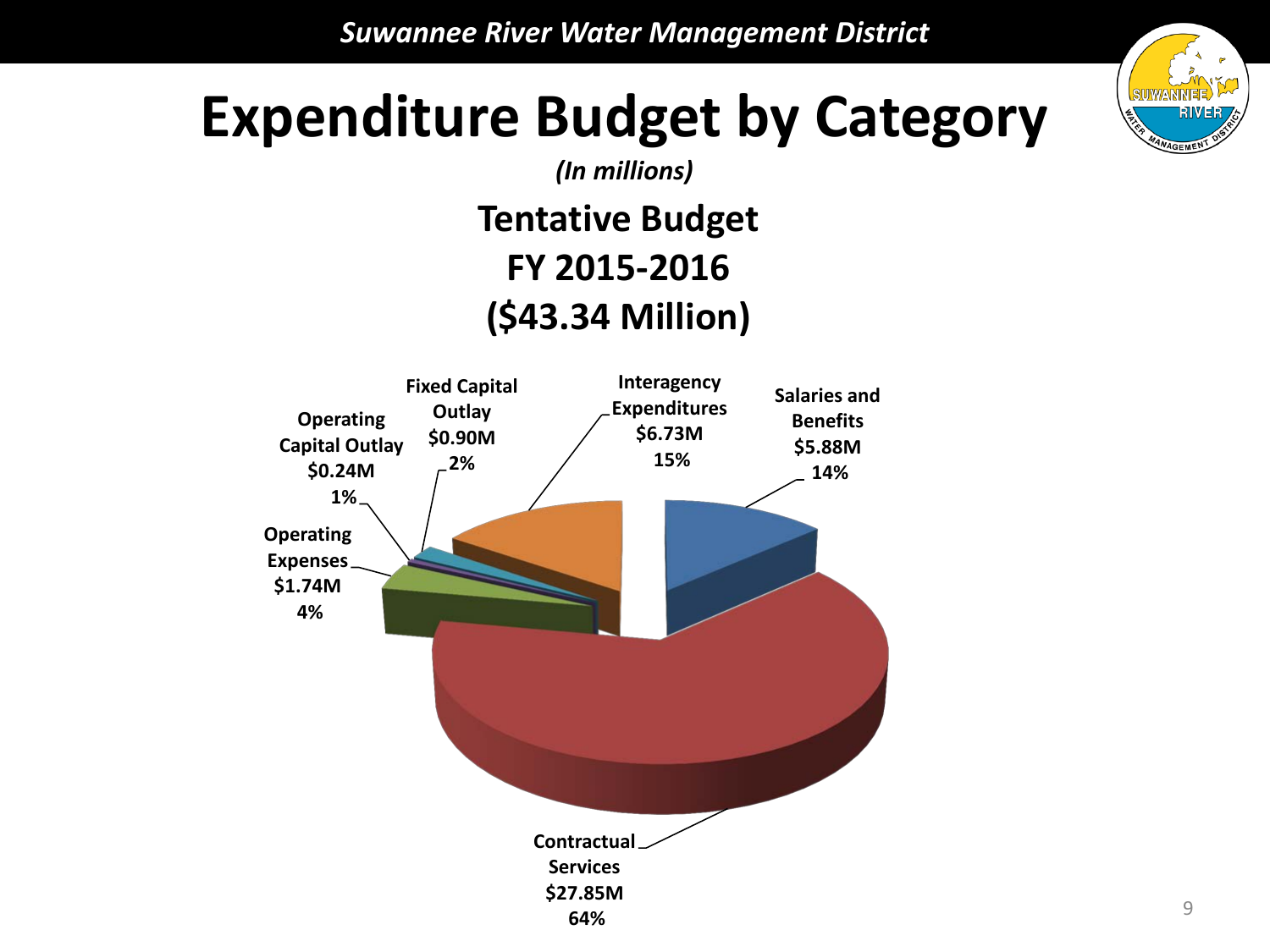#### **Expenditure Budget by Program**



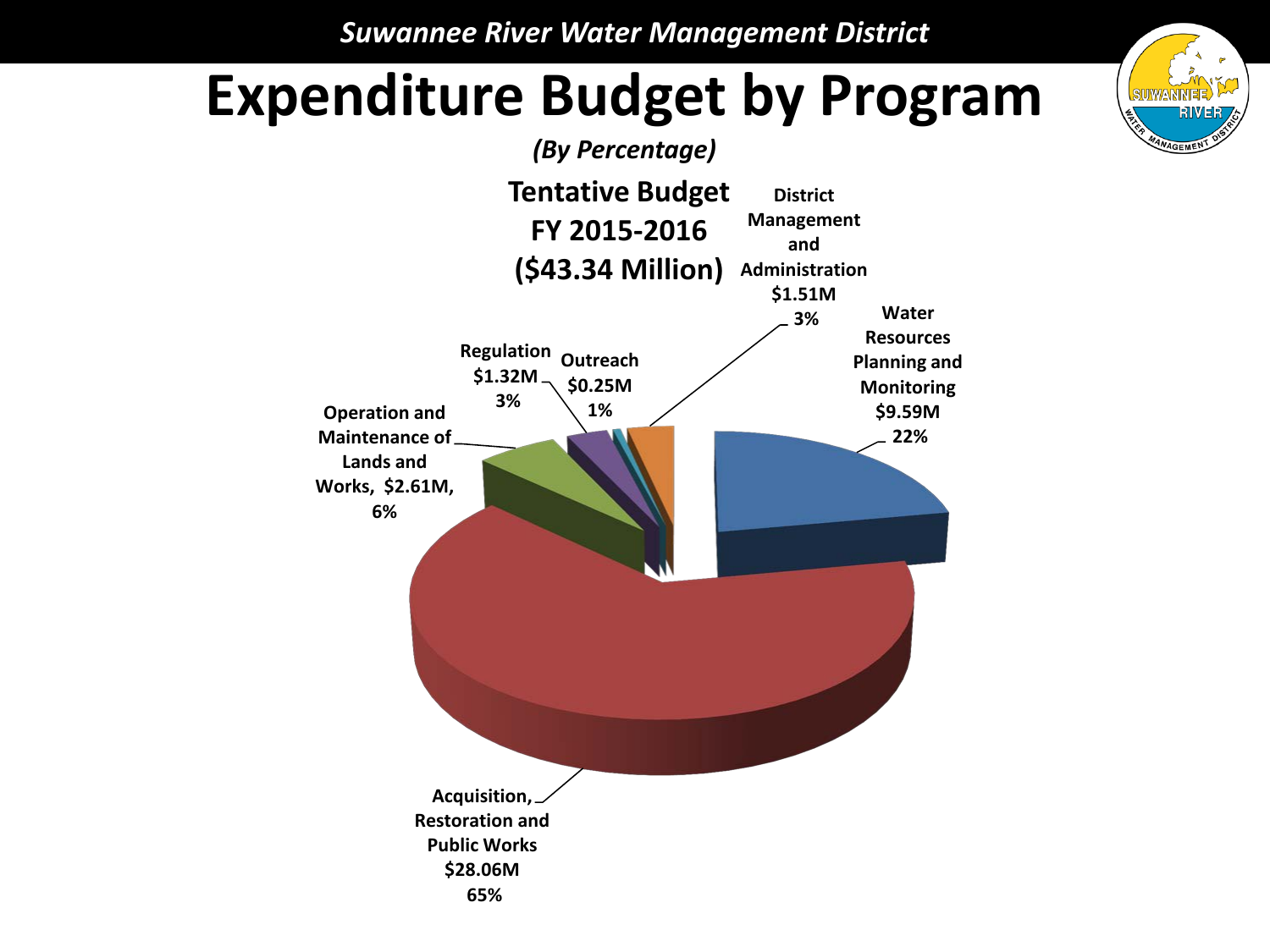

# Public Comment on Final Millage Rate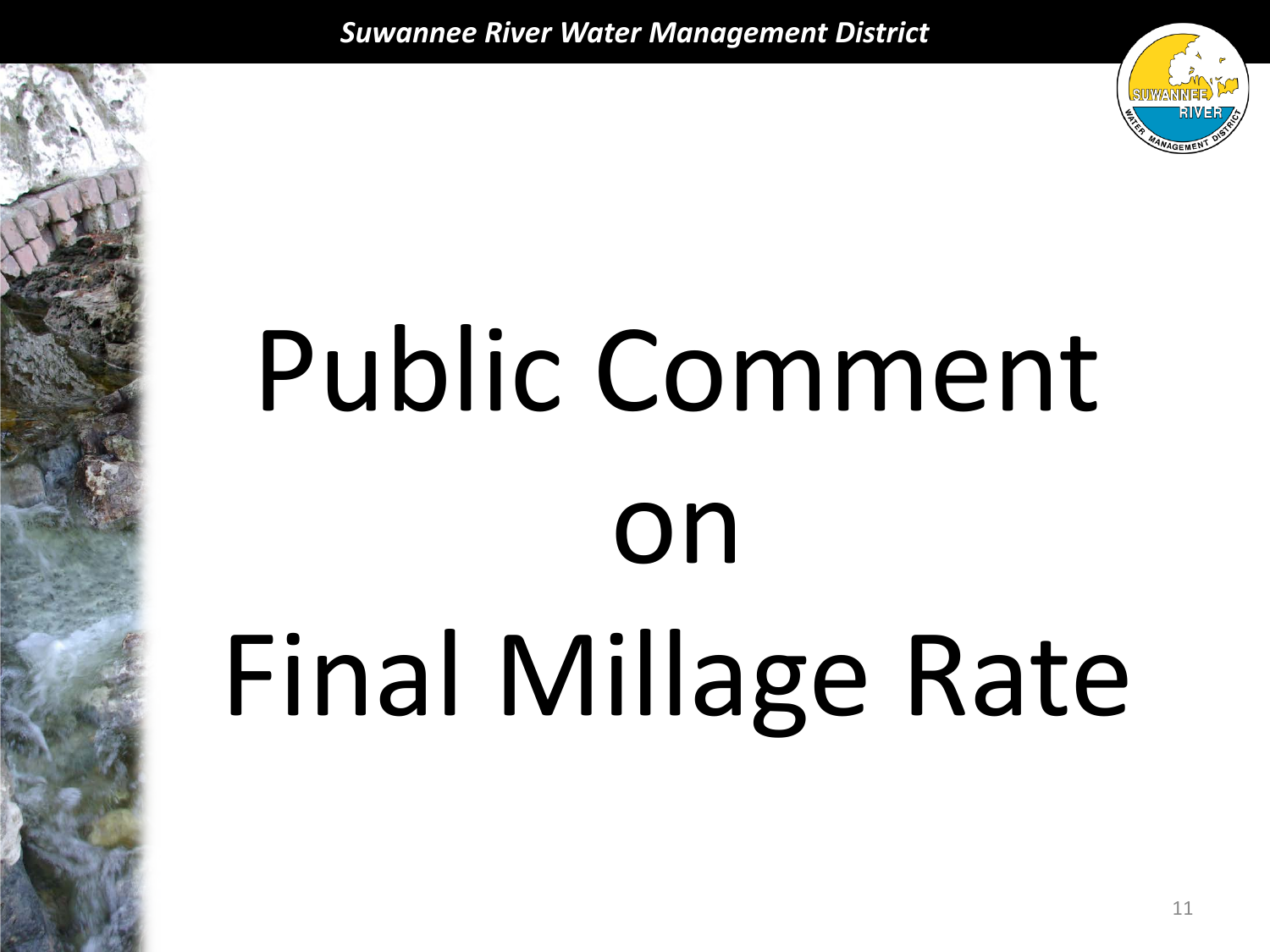

## **Staff recommends the Governing Board approve Resolution 2015-23 to adopt a Final Millage Rate of 0.4104 for Fiscal Year 2015-2016.**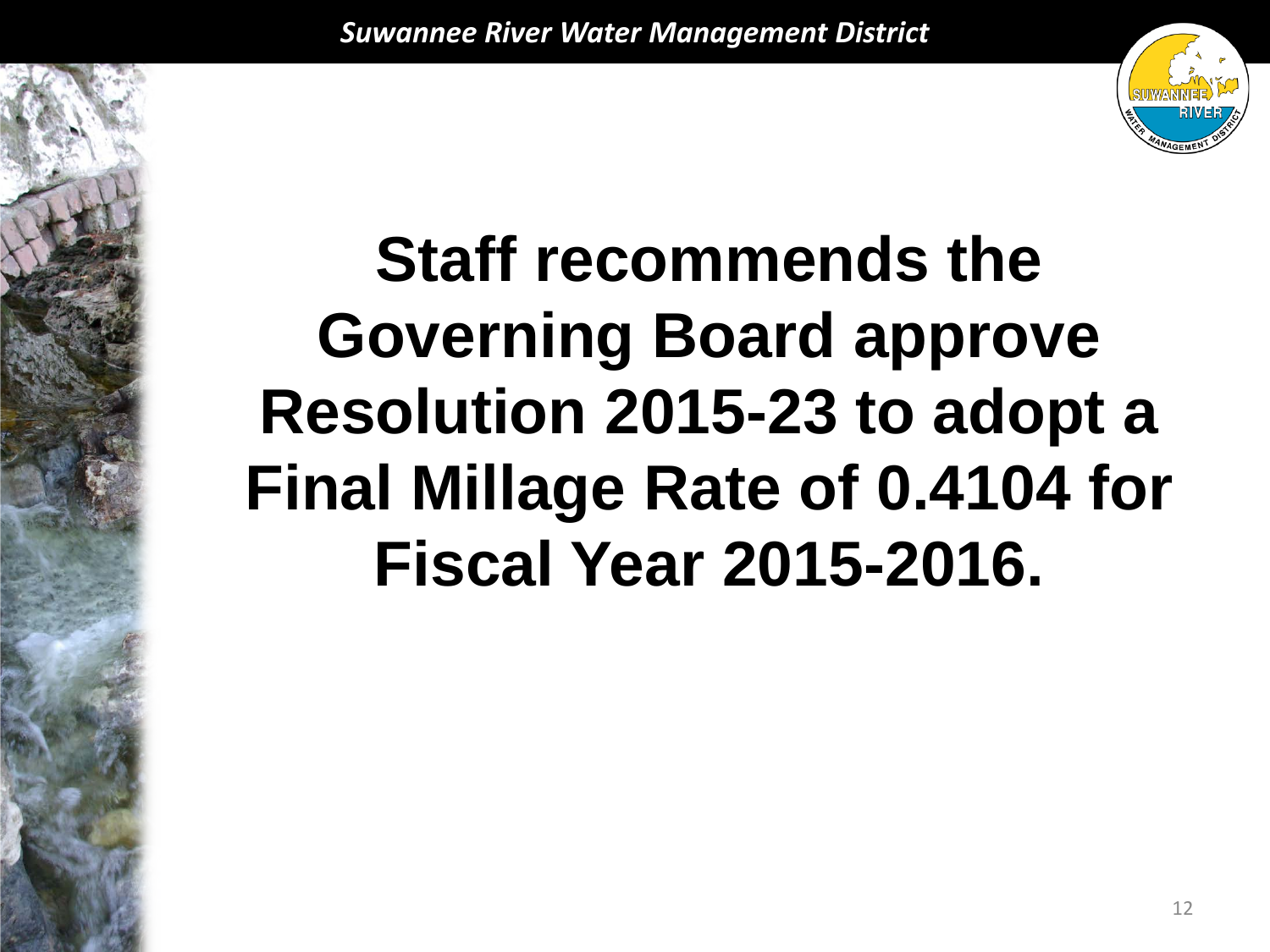

# Public Comment on Final Budget